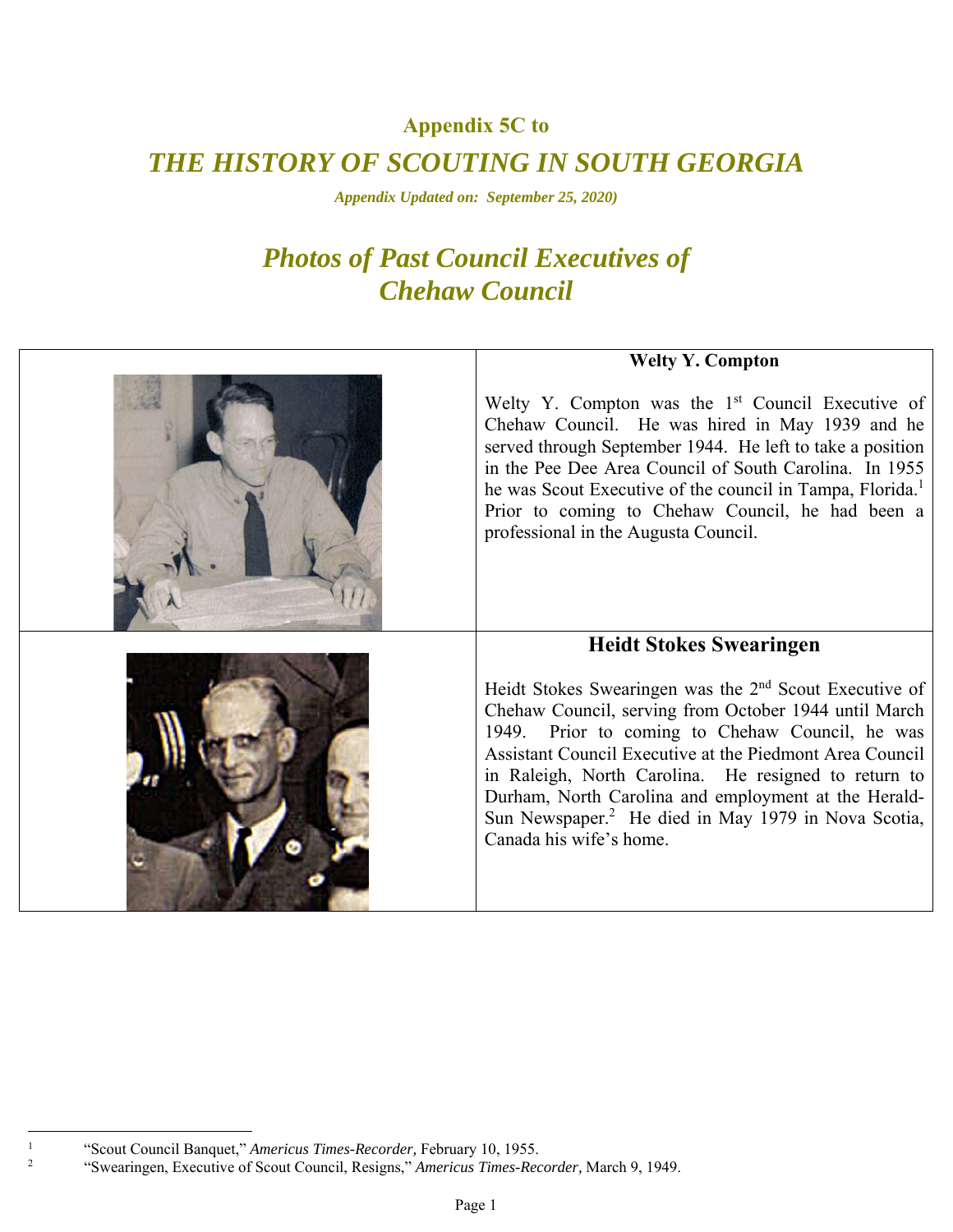## **William E. Nexsen**



William (Bill) E. Nexsen was the  $3<sup>rd</sup>$  Scout Executive of Chehaw Council, serving from April 1949 through 1962. He became Scout Executive of Northeast Georgia Council after leaving Chehaw Council. He had been the Assistant Scout Executive for Gulf Stream Council in West Palm Beach, Florida.<sup>3</sup> He died in 1978 in Athens, Georgia.<sup>4</sup>

#### **James Minter (Josh) Molder**

Josh Molder was the 4<sup>th</sup> Scout Executive of Chehaw Council, serving from January 1, 1963 to March, 1971. Prior to coming to Chehaw Council he was Council Executive for Northeast Georgia Council from 1948 until 1963. He first took a position in the Flint River Council before moving to Northeast Georgia Council. He died in 1997 in Albany.

#### **Wofford Evans Malphrus**

Wofford E. Malphrus was the  $5<sup>th</sup>$  Scout Executive of Chehaw Council, serving from April, 1971 to December 1, 1979. Wofford entered scouting in Charleston, S.C., in 1954, and served in various capacities until 1964, when he was promoted to scout executive of the Cherokee Council at Reidsville, N.C. In 1971, Malphrus became scout executive of the Chehaw Council in Albany. In 1979, Malphrus was selected as scout executive of the Coastal Empire Council, headquartered in Savannah. He retired as Coastal Empire Council Scout Executive in 1991 after 37 years of service to scouting. He died August 24<sup>th</sup>, 2018 in Ridgeland, South Carolina.



U. S. Social Security death records.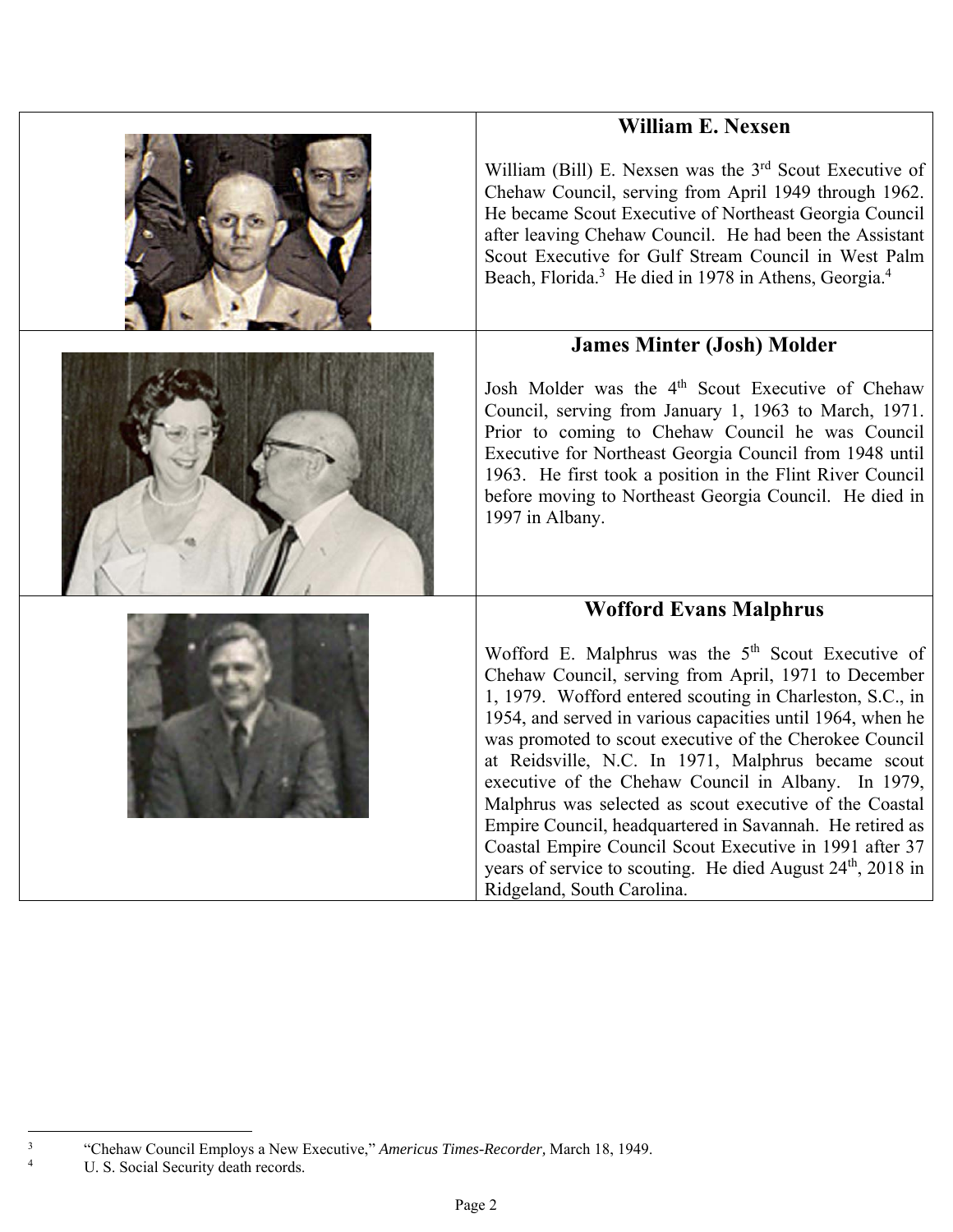



Ledley B. (Bud) Symmes, Jr. was the  $6<sup>th</sup>$  Scout Executive of Chehaw Council, serving from December, 1979, to November 1, 1983. He then worked with the Boy Scouts of America for 25 years and retired as their Financial Director. He passed away in 2008 in Orange Park, Florida.<sup>5</sup>

## **Tom J. Dugger**

Tom Dugger was the  $7<sup>th</sup>$  Scout Executive of Chehaw Council and the first Scout Executive of Southwest Georgia Council, serving from November, 1983, to January 1987. Tom is an Eagle Scout from Hueytown, Alabama.

For eight years, Tom served as a member of the National Staff of BSA. From 1990‐1992, he was a loaned executive to the World Scout Bureau in Geneva, Switzerland. On this assignment, Tom served as the Executive Assistant to the Director General of the World Scout Foundation and worked closely with His Majesty King Karl 16th Gustav of Sweden, the Patron and Honorary President of the World Scout Foundation. As a result of this experience, he was awarded the Baden‐Powell World Fellowship and a special commendation from the World Scout Movement.

Tom has served as Scout Executive/Chief Executive Officer for councils in Albany, Georgia; Raleigh, North Carolina; and, Oklahoma City, Oklahoma. Tom Dugger retired from scouting and Dean Beard Council in December, 2019 a position he held since January 1, 2010. He had been a member of the Boy Scouts for fifty‐five years the last forty‐three years in the professional service of the Scout movement.



5

*The Florida Times Union of Jacksonville, FL*, September 20, 2008.